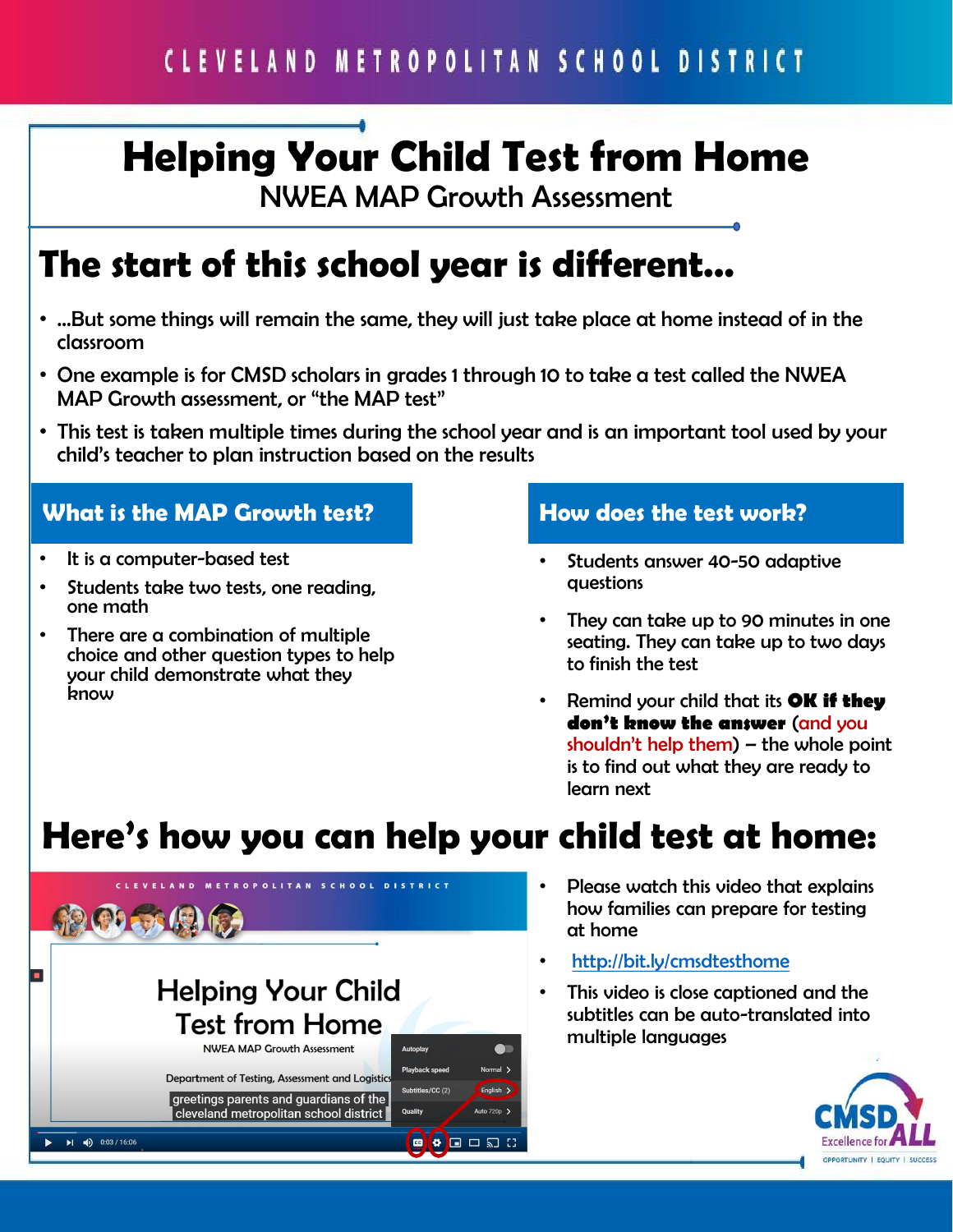# **Step 1**

#### Make sure the computer can be used for testing

- Open a Google Chrome browser session by clicking on this icon
- Type: **check.nwea.org** where it says "Search Google or type a URL"
- This site will run a test on your computer  $-$  if it passes, the computer is ready
- If the computer doesn't pass, and it is a CMSD computer, call CMSD DoIT at 216.838.0440 for assistance



## **Step 2** Allow your child to practice taking the test

- Practice helps your child become comfortable with navigating the test screens and become familiar with the types of questions asked
- Open a Google Chrome browser session by clicking on this icon
- Type: **test.mapnwea.org** where it says "Search Google or type a URL"
- You may get an "Oops!" message about pop-up blocking. Follow the instructions to allow pop-ups



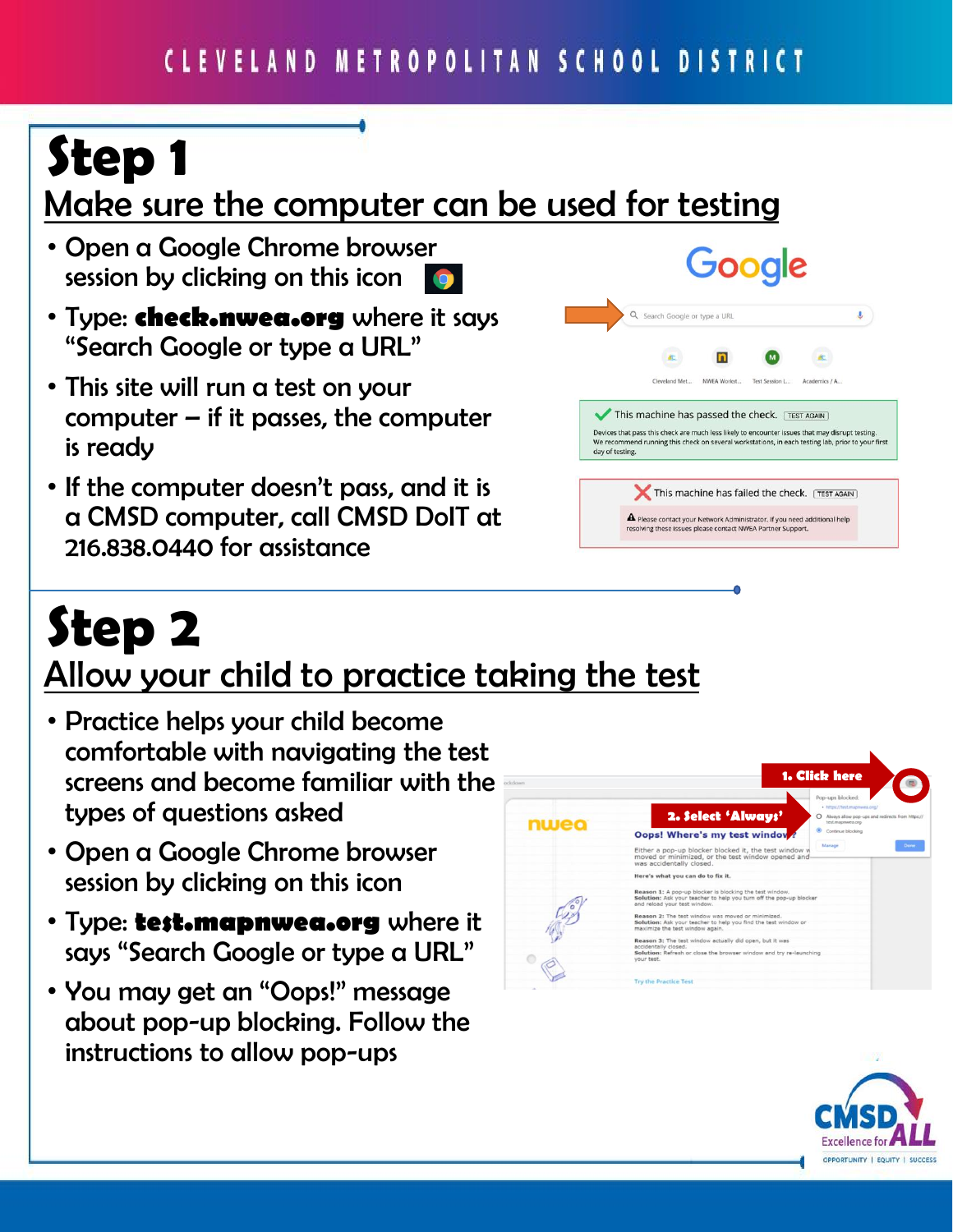$\oplus$ 

100%

 $\mathcal{Q}^-$ 

### Getting started with the practice test

- Select 'Try Practice Test'
- On the next screen, type the word:

#### grow

- For both the username and password, click the blue arrow
- On the next screen, select your child's grade and the subject (Reading or Math)
- Select English as the language and select the test
- Check the 'Text to Speech' box (math only), click the blue arrow

#### Becoming familiar with the test portal

- Click on the blue arrows at the bottom of the screen to move to the next question. Students can't go back to previous questions.
- Use the navigation bar at the top of the screen to hear questions (math only), enlarge the screen, or use the tools

Ш

 $\blacksquare$ 

の





翩

X